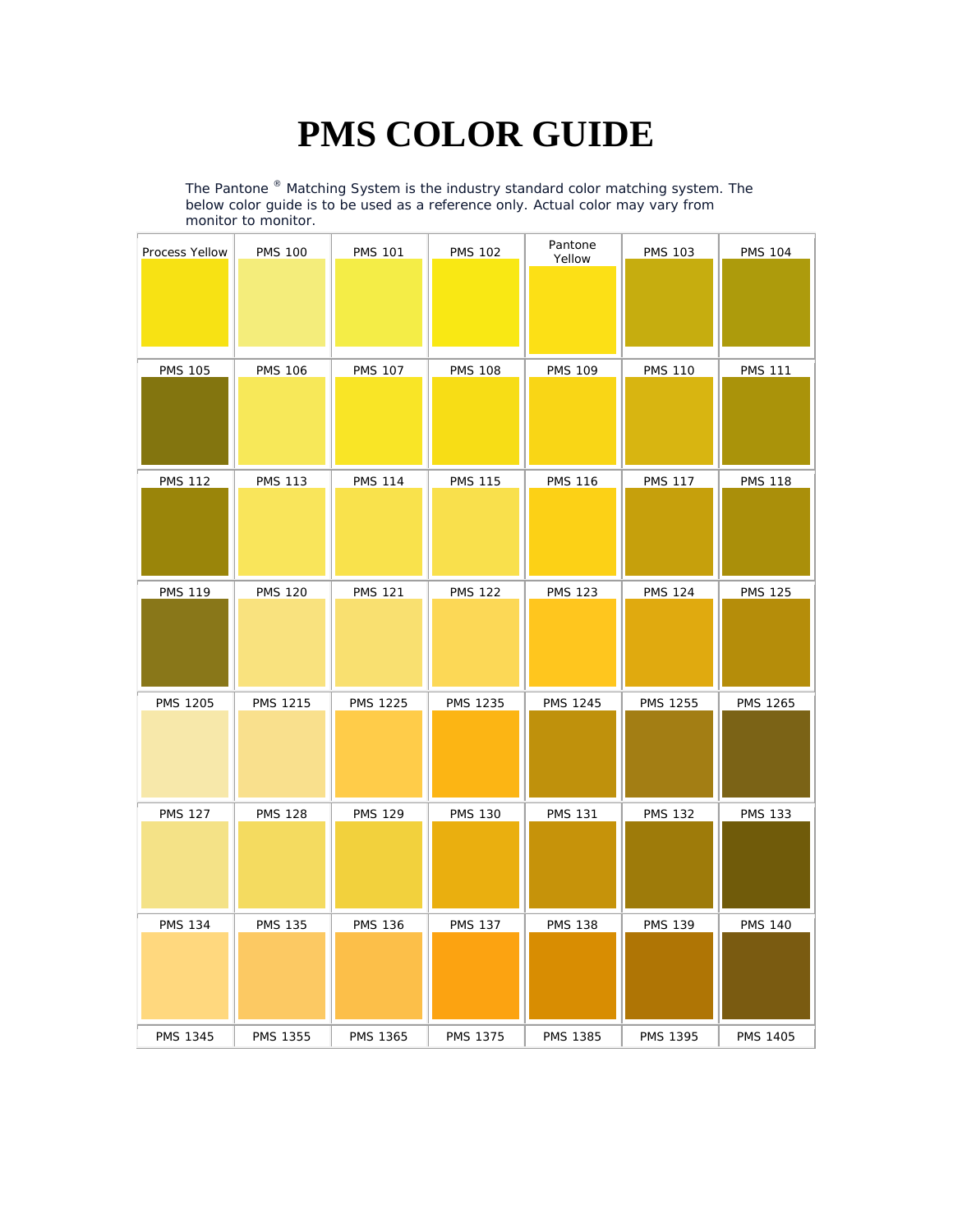| <b>PMS 141</b>  | <b>PMS 142</b>  | <b>PMS 143</b>  | <b>PMS 144</b>  | <b>PMS 145</b>  | <b>PMS 146</b>  | <b>PMS 147</b>  |
|-----------------|-----------------|-----------------|-----------------|-----------------|-----------------|-----------------|
| <b>PMS 148</b>  | <b>PMS 149</b>  | <b>PMS 150</b>  | <b>PMS 151</b>  | <b>PMS 152</b>  | <b>PMS 153</b>  | <b>PMS 154</b>  |
| <b>PMS 1485</b> | <b>PMS 1495</b> | <b>PMS 1505</b> | Orange 021      | <b>PMS 1525</b> | <b>PMS 1535</b> | <b>PMS 1545</b> |
| <b>PMS 155</b>  | <b>PMS 156</b>  | <b>PMS 157</b>  | <b>PMS 158</b>  | <b>PMS 159</b>  | <b>PMS 160</b>  | <b>PMS 161</b>  |
| <b>PMS 1555</b> | PMS 1565        | <b>PMS 1575</b> | <b>PMS 1585</b> | <b>PMS 1595</b> | <b>PMS 1605</b> | <b>PMS 1615</b> |
| <b>PMS 162</b>  | <b>PMS 163</b>  | <b>PMS 164</b>  | <b>PMS 165</b>  | <b>PMS 166</b>  | <b>PMS 167</b>  | <b>PMS 168</b>  |
| <b>PMS 1625</b> | PMS 1635        | <b>PMS 1645</b> | PMS 1655        | <b>PMS 1665</b> | <b>PMS 1675</b> | <b>PMS 1685</b> |
| <b>PMS 169</b>  | <b>PMS 170</b>  | <b>PMS 171</b>  | <b>PMS 172</b>  | <b>PMS 173</b>  | <b>PMS 174</b>  | <b>PMS 175</b>  |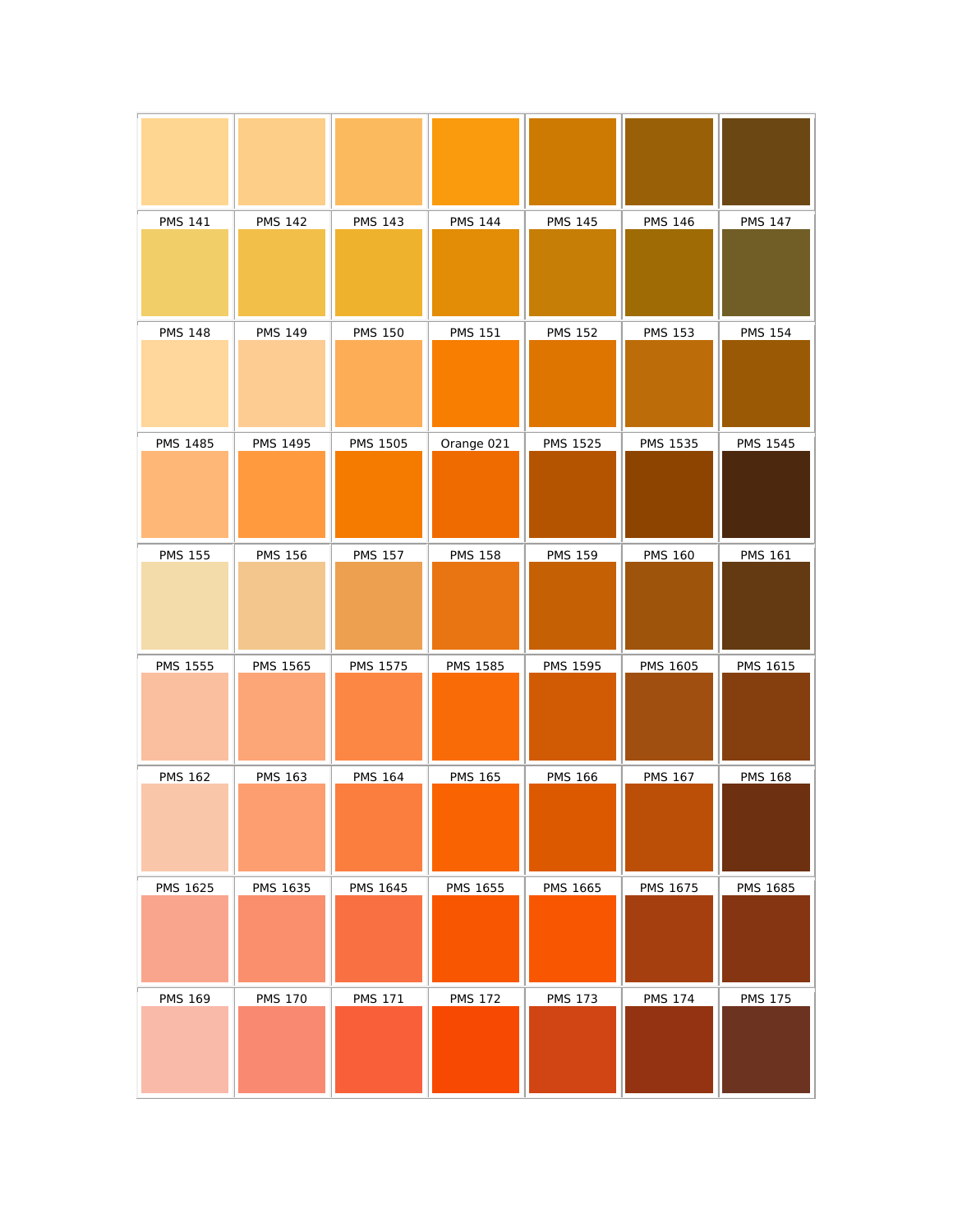| <b>PMS 176</b>  | <b>PMS 177</b>  | <b>PMS 178</b>  | Warm Red        | <b>PMS 179</b>  | <b>PMS 180</b>  | <b>PMS 181</b>  |
|-----------------|-----------------|-----------------|-----------------|-----------------|-----------------|-----------------|
|                 |                 |                 |                 |                 |                 |                 |
|                 |                 |                 |                 |                 |                 |                 |
| PMS 1765        | <b>PMS 1775</b> | <b>PMS 1785</b> | <b>PMS 1788</b> | <b>PMS 1795</b> | <b>PMS 1805</b> | <b>PMS 1815</b> |
|                 |                 |                 |                 |                 |                 |                 |
|                 |                 |                 |                 |                 |                 |                 |
| <b>PMS 1767</b> | <b>PMS 1777</b> | <b>PMS 1787</b> | <b>Red 032</b>  | <b>PMS 1797</b> | <b>PMS 1807</b> | <b>PMS 1817</b> |
|                 |                 |                 |                 |                 |                 |                 |
|                 |                 |                 |                 |                 |                 |                 |
| <b>PMS 182</b>  | <b>PMS 183</b>  | <b>PMS 184</b>  | <b>PMS 185</b>  | <b>PMS 186</b>  | <b>PMS 187</b>  | <b>PMS 188</b>  |
|                 |                 |                 |                 |                 |                 |                 |
|                 |                 |                 |                 |                 |                 |                 |
| <b>PMS 189</b>  | <b>PMS 190</b>  | <b>PMS 191</b>  | <b>PMS 192</b>  | <b>PMS 193</b>  | <b>PMS 194</b>  | <b>PMS 195</b>  |
|                 |                 |                 |                 |                 |                 |                 |
|                 |                 |                 |                 |                 |                 |                 |
| <b>PMS 1895</b> | <b>PMS 1905</b> | <b>PMS 1915</b> | <b>PMS 1925</b> | <b>PMS 1935</b> | <b>PMS 1945</b> | <b>PMS 1955</b> |
|                 |                 |                 |                 |                 |                 |                 |
| <b>PMS 196</b>  | <b>PMS 197</b>  | <b>PMS 198</b>  | <b>PMS 199</b>  | <b>PMS 200</b>  | <b>PMS 201</b>  | <b>PMS 202</b>  |
|                 |                 |                 |                 |                 |                 |                 |
|                 |                 |                 |                 |                 |                 |                 |
| <b>PMS 203</b>  | <b>PMS 204</b>  | <b>PMS 205</b>  | <b>PMS 206</b>  | <b>PMS 207</b>  | <b>PMS 208</b>  | <b>PMS 209</b>  |
|                 |                 |                 |                 |                 |                 |                 |
|                 |                 |                 |                 |                 |                 |                 |
| <b>PMS 210</b>  | <b>PMS 211</b>  | <b>PMS 212</b>  |                 | <b>PMS 214</b>  | <b>PMS 215</b>  | <b>PMS 216</b>  |
|                 |                 |                 | <b>PMS 213</b>  |                 |                 |                 |
|                 |                 |                 |                 |                 |                 |                 |
|                 |                 |                 |                 |                 |                 |                 |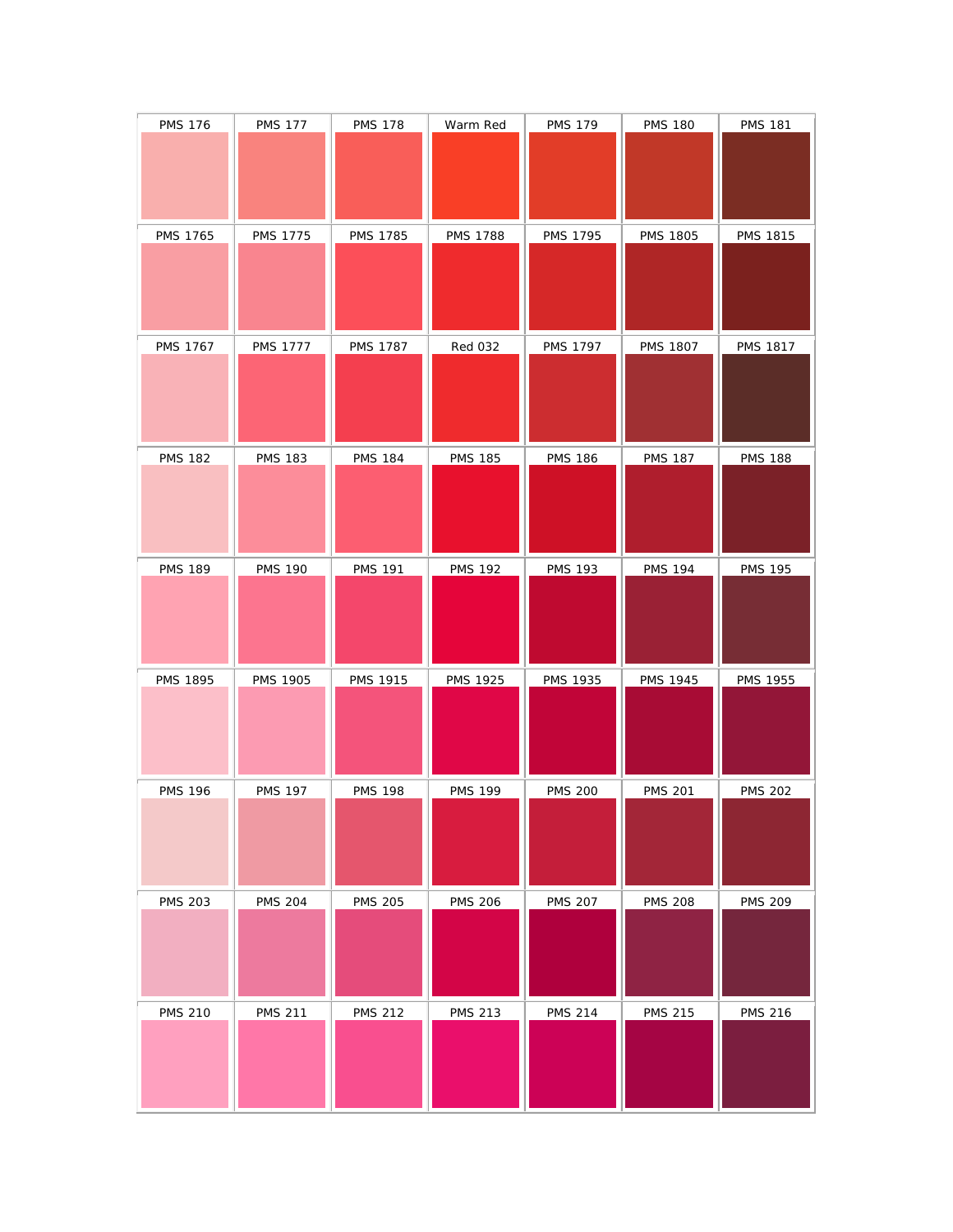| <b>PMS 217</b> | <b>PMS 218</b> | <b>PMS 219</b>  | Rubine Red       | <b>PMS 220</b>  | <b>PMS 221</b>  | <b>PMS 222</b>  |
|----------------|----------------|-----------------|------------------|-----------------|-----------------|-----------------|
|                |                |                 |                  |                 |                 |                 |
|                |                |                 |                  |                 |                 |                 |
| <b>PMS 223</b> | <b>PMS 224</b> | <b>PMS 225</b>  | <b>PMS 226</b>   | <b>PMS 227</b>  | <b>PMS 228</b>  | <b>PMS 229</b>  |
|                |                |                 |                  |                 |                 |                 |
|                |                |                 |                  |                 |                 |                 |
|                |                |                 |                  |                 |                 |                 |
| <b>PMS 230</b> | <b>PMS 231</b> | <b>PMS 232</b>  | Rhodamine<br>Red | <b>PMS 233</b>  | <b>PMS 234</b>  | <b>PMS 235</b>  |
|                |                |                 |                  |                 |                 |                 |
|                |                |                 |                  |                 |                 |                 |
|                |                |                 |                  |                 |                 |                 |
| <b>PMS 236</b> | <b>PMS 237</b> | <b>PMS 238</b>  | <b>PMS 239</b>   | <b>PMS 240</b>  | <b>PMS 241</b>  | <b>PMS 242</b>  |
|                |                |                 |                  |                 |                 |                 |
|                |                |                 |                  |                 |                 |                 |
|                |                |                 |                  |                 |                 |                 |
| PMS 2365       | PMS 2375       | <b>PMS 2385</b> | PMS 2395         | <b>PMS 2405</b> |                 |                 |
|                |                |                 |                  |                 | <b>PMS 2415</b> | <b>PMS 2425</b> |
|                |                |                 |                  |                 |                 |                 |
|                |                |                 |                  |                 |                 |                 |
| <b>PMS 243</b> | <b>PMS 244</b> | <b>PMS 245</b>  | <b>PMS 246</b>   | <b>PMS 247</b>  | <b>PMS 248</b>  | <b>PMS 249</b>  |
|                |                |                 |                  |                 |                 |                 |
|                |                |                 |                  |                 |                 |                 |
| <b>PMS 250</b> | <b>PMS 251</b> | <b>PMS 252</b>  | Purple           | <b>PMS 253</b>  | <b>PMS 254</b>  | <b>PMS 255</b>  |
|                |                |                 |                  |                 |                 |                 |
|                |                |                 |                  |                 |                 |                 |
|                |                |                 |                  |                 |                 |                 |
| <b>PMS 256</b> | <b>PMS 257</b> | <b>PMS 258</b>  | <b>PMS 259</b>   | <b>PMS 260</b>  | <b>PMS 261</b>  | <b>PMS 262</b>  |
|                |                |                 |                  |                 |                 |                 |
|                |                |                 |                  |                 |                 |                 |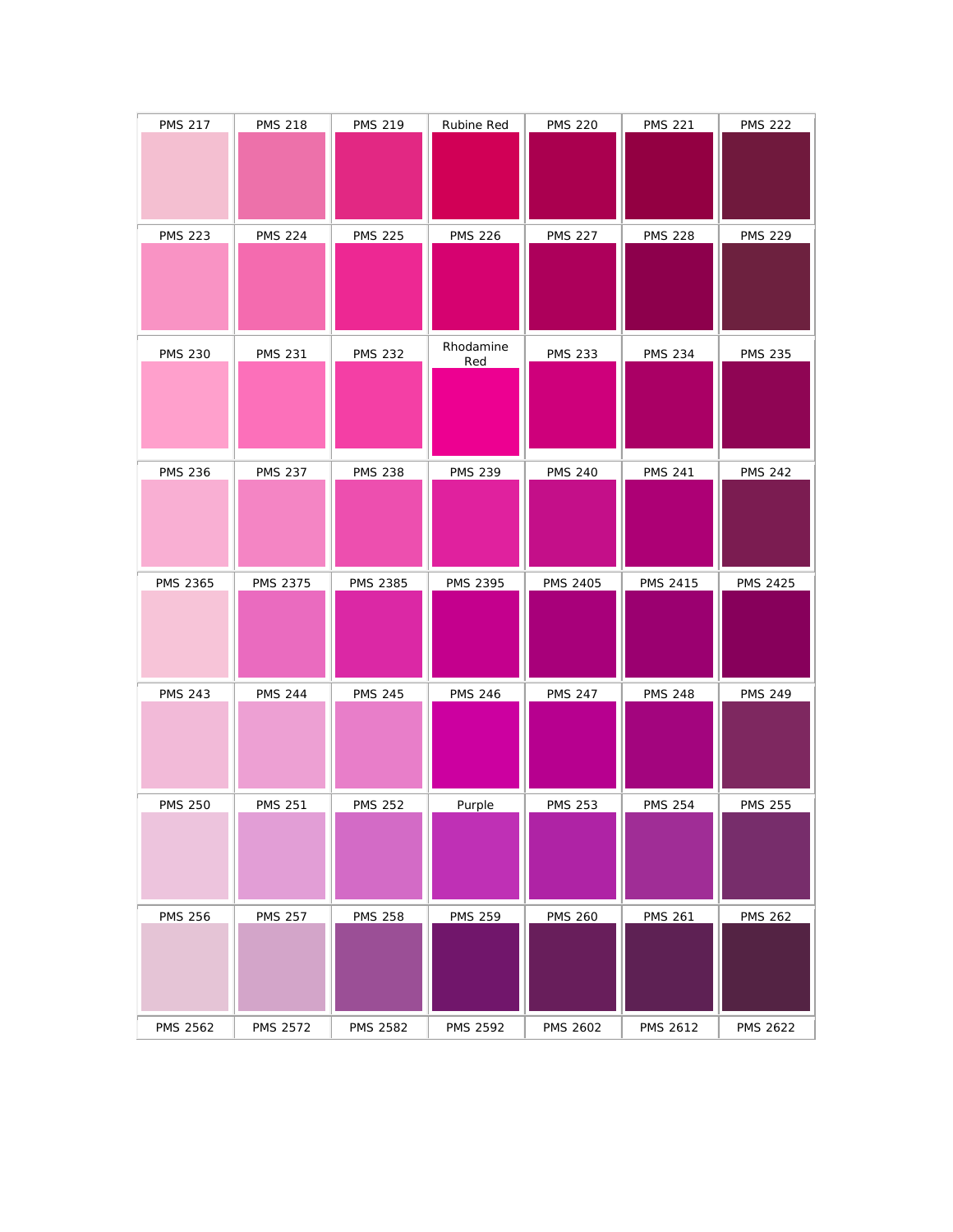| PMS 2563        | PMS 2573        | PMS 2583        | PMS 2593        | <b>PMS 2603</b> | PMS 2613        | PMS 2623        |
|-----------------|-----------------|-----------------|-----------------|-----------------|-----------------|-----------------|
| <b>PMS 2567</b> | <b>PMS 2577</b> | <b>PMS 2587</b> | <b>PMS 2597</b> | PMS 2607        | <b>PMS 2617</b> | <b>PMS 2627</b> |
| <b>PMS 263</b>  | <b>PMS 264</b>  | <b>PMS 265</b>  | <b>PMS 266</b>  | <b>PMS 267</b>  | <b>PMS 268</b>  | <b>PMS 269</b>  |
| PMS 2635        | <b>PMS 2645</b> | PMS 2655        | PMS 2665        | Violet          | <b>PMS 2685</b> | PMS 2695        |
| <b>PMS 270</b>  | <b>PMS 271</b>  | <b>PMS 272</b>  | <b>PMS 273</b>  | <b>PMS 274</b>  | <b>PMS 275</b>  | <b>PMS 276</b>  |
| <b>PMS 2705</b> | <b>PMS 2715</b> | <b>PMS 2725</b> | <b>PMS 2735</b> | <b>PMS 2745</b> | <b>PMS 2755</b> | <b>PMS 2765</b> |
| <b>PMS 2706</b> | PMS 2716        | <b>PMS 2726</b> | <b>PMS 2736</b> | <b>PMS 2746</b> | <b>PMS 2756</b> | <b>PMS 2766</b> |
| <b>PMS 2707</b> | <b>PMS 2717</b> | <b>PMS 2727</b> | Blue 072        | <b>PMS 2747</b> | <b>PMS 2757</b> | <b>PMS 2767</b> |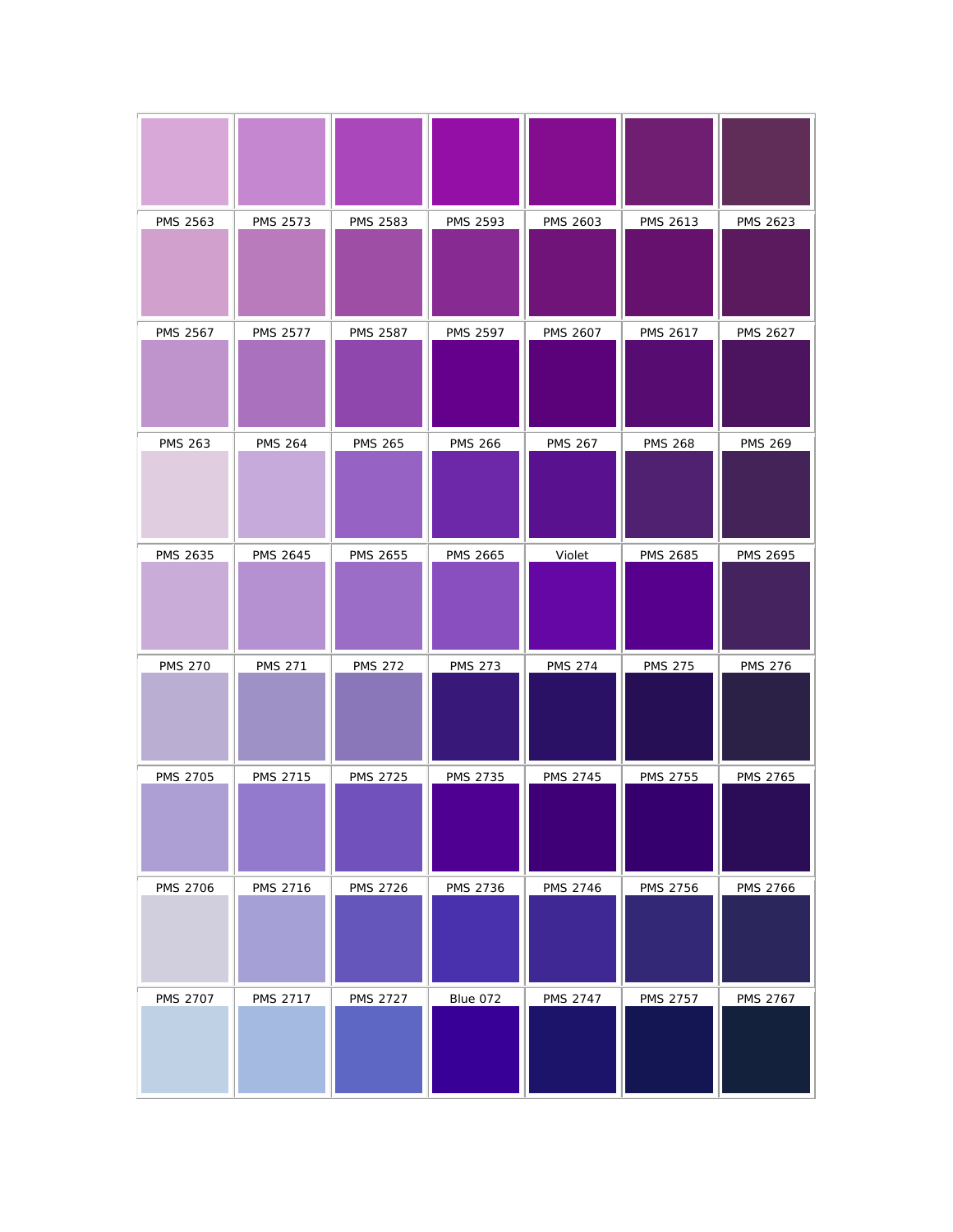| <b>PMS 2708</b> | <b>PMS 2718</b> | <b>PMS 2728</b> | <b>PMS 2738</b> | PMS 2748        | <b>PMS 2758</b> | <b>PMS 2768</b> |
|-----------------|-----------------|-----------------|-----------------|-----------------|-----------------|-----------------|
| <b>PMS 277</b>  | <b>PMS 278</b>  | <b>PMS 279</b>  | Reflex Blue     | <b>PMS 280</b>  | <b>PMS 281</b>  | <b>PMS 282</b>  |
| <b>PMS 283</b>  | <b>PMS 284</b>  | <b>PMS 285</b>  | <b>PMS 286</b>  | <b>PMS 287</b>  | <b>PMS 288</b>  | <b>PMS 289</b>  |
| <b>PMS 290</b>  | <b>PMS 291</b>  | <b>PMS 292</b>  | <b>PMS 293</b>  | <b>PMS 294</b>  | <b>PMS 295</b>  | <b>PMS 296</b>  |
| <b>PMS 2905</b> | PMS 2915        | PMS 2925        | PMS 2935        | PMS 2945        | PMS 2955        | PMS 2965        |
| <b>PMS 297</b>  | <b>PMS 298</b>  | <b>PMS 299</b>  | <b>PMS 300</b>  | <b>PMS 301</b>  | <b>PMS 302</b>  | <b>PMS 303</b>  |
| <b>PMS 2975</b> | <b>PMS 2985</b> | <b>PMS 2995</b> | <b>PMS 3005</b> | <b>PMS 3015</b> | <b>PMS 3025</b> | <b>PMS 3035</b> |
| <b>PMS 304</b>  | <b>PMS 305</b>  | <b>PMS 306</b>  | Process Blue    | <b>PMS 307</b>  | <b>PMS 308</b>  | <b>PMS 309</b>  |
| <b>PMS 310</b>  | <b>PMS 311</b>  | <b>PMS 312</b>  | <b>PMS 313</b>  | <b>PMS 314</b>  | <b>PMS 315</b>  | <b>PMS 316</b>  |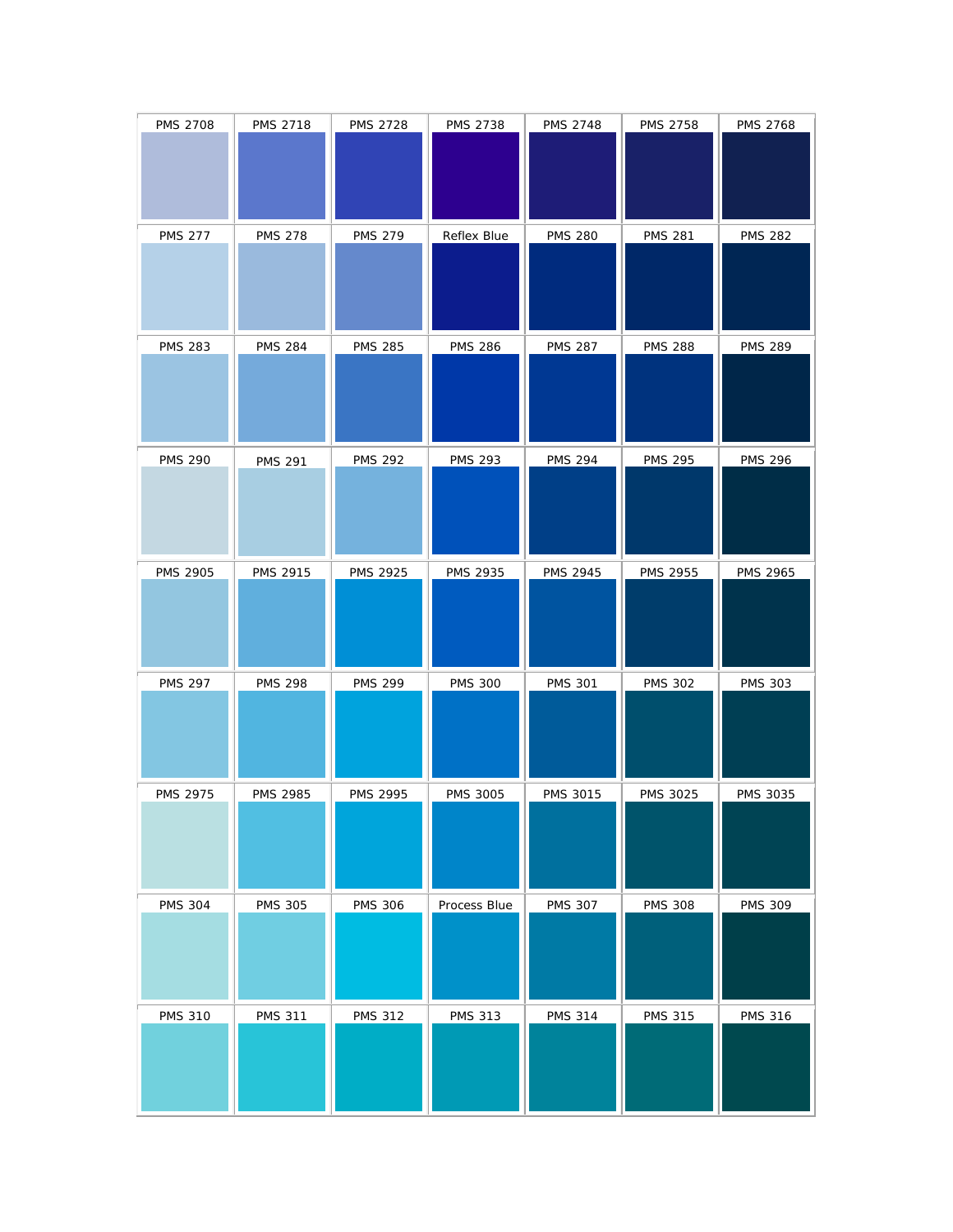| PMS 3105        | <b>PMS 3115</b> | <b>PMS 3125</b> | PMS 3135        | <b>PMS 3145</b> | <b>PMS 3155</b> | PMS 3165        |
|-----------------|-----------------|-----------------|-----------------|-----------------|-----------------|-----------------|
| <b>PMS 317</b>  | <b>PMS 318</b>  | <b>PMS 319</b>  | <b>PMS 320</b>  | <b>PMS 321</b>  | <b>PMS 322</b>  | <b>PMS 323</b>  |
| <b>PMS 324</b>  | <b>PMS 325</b>  | <b>PMS 326</b>  | <b>PMS 327</b>  | <b>PMS 328</b>  | <b>PMS 329</b>  | <b>PMS 330</b>  |
| <b>PMS 3242</b> | <b>PMS 3252</b> | <b>PMS 3262</b> | <b>PMS 3272</b> | <b>PMS 3282</b> | <b>PMS 3292</b> | <b>PMS 3302</b> |
| <b>PMS 3245</b> | <b>PMS 3255</b> | <b>PMS 3265</b> | <b>PMS 3275</b> | <b>PMS 3285</b> | <b>PMS 3295</b> | <b>PMS 3305</b> |
| <b>PMS 3248</b> | <b>PMS 3258</b> | <b>PMS 3268</b> | <b>PMS 3278</b> | <b>PMS 3288</b> | <b>PMS 3298</b> | <b>PMS 3308</b> |
| <b>PMS 331</b>  | <b>PMS 332</b>  | <b>PMS 333</b>  | Green           | <b>PMS 334</b>  | <b>PMS 335</b>  | <b>PMS 336</b>  |
| <b>PMS 337</b>  | <b>PMS 338</b>  | <b>PMS 339</b>  | <b>PMS 340</b>  | <b>PMS 341</b>  | <b>PMS 342</b>  | <b>PMS 343</b>  |
| PMS 3375        | PMS 3385        | PMS 3395        | PMS 3405        | <b>PMS 3415</b> | <b>PMS 3425</b> | PMS 3435        |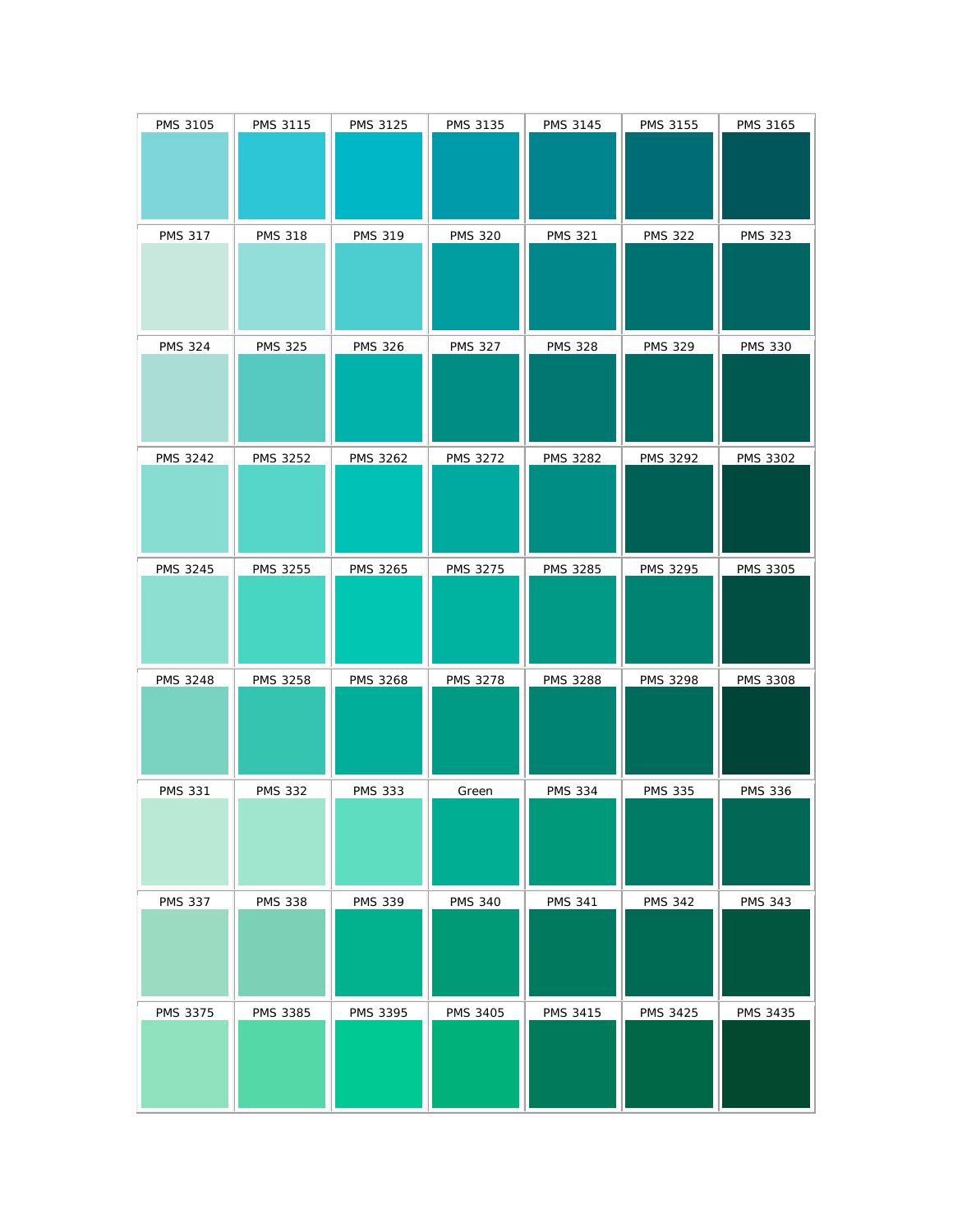| <b>PMS 344</b> | <b>PMS 345</b> | <b>PMS 346</b> | <b>PMS 347</b> | <b>PMS 348</b> | <b>PMS 349</b>  | <b>PMS 350</b> |
|----------------|----------------|----------------|----------------|----------------|-----------------|----------------|
| <b>PMS 351</b> | <b>PMS 352</b> | <b>PMS 353</b> | <b>PMS 354</b> | <b>PMS 355</b> | <b>PMS 356</b>  | <b>PMS 357</b> |
| <b>PMS 358</b> | <b>PMS 359</b> | <b>PMS 360</b> | <b>PMS 361</b> | <b>PMS 362</b> | <b>PMS 363</b>  | <b>PMS 364</b> |
| <b>PMS 365</b> | <b>PMS 366</b> | <b>PMS 367</b> | <b>PMS 368</b> | <b>PMS 369</b> | <b>PMS 370</b>  | <b>PMS 371</b> |
| <b>PMS 372</b> | <b>PMS 373</b> | <b>PMS 374</b> | <b>PMS 375</b> | <b>PMS 376</b> | <b>PMS 377</b>  | <b>PMS 378</b> |
| <b>PMS 379</b> | <b>PMS 380</b> | <b>PMS 381</b> | <b>PMS 382</b> | <b>PMS 383</b> | <b>PMS 384</b>  | <b>PMS 385</b> |
| <b>PMS 386</b> | <b>PMS 387</b> | <b>PMS 388</b> | <b>PMS 389</b> | <b>PMS 390</b> | <b>PMS 391</b>  | <b>PMS 392</b> |
| <b>PMS 393</b> | <b>PMS 394</b> | <b>PMS 395</b> | <b>PMS 396</b> | <b>PMS 397</b> | <b>PMS 398</b>  | <b>PMS 399</b> |
| PMS 3935       | PMS 3945       | PMS 3955       | PMS 3965       | PMS 3975       | <b>PMS 3985</b> | PMS 3995       |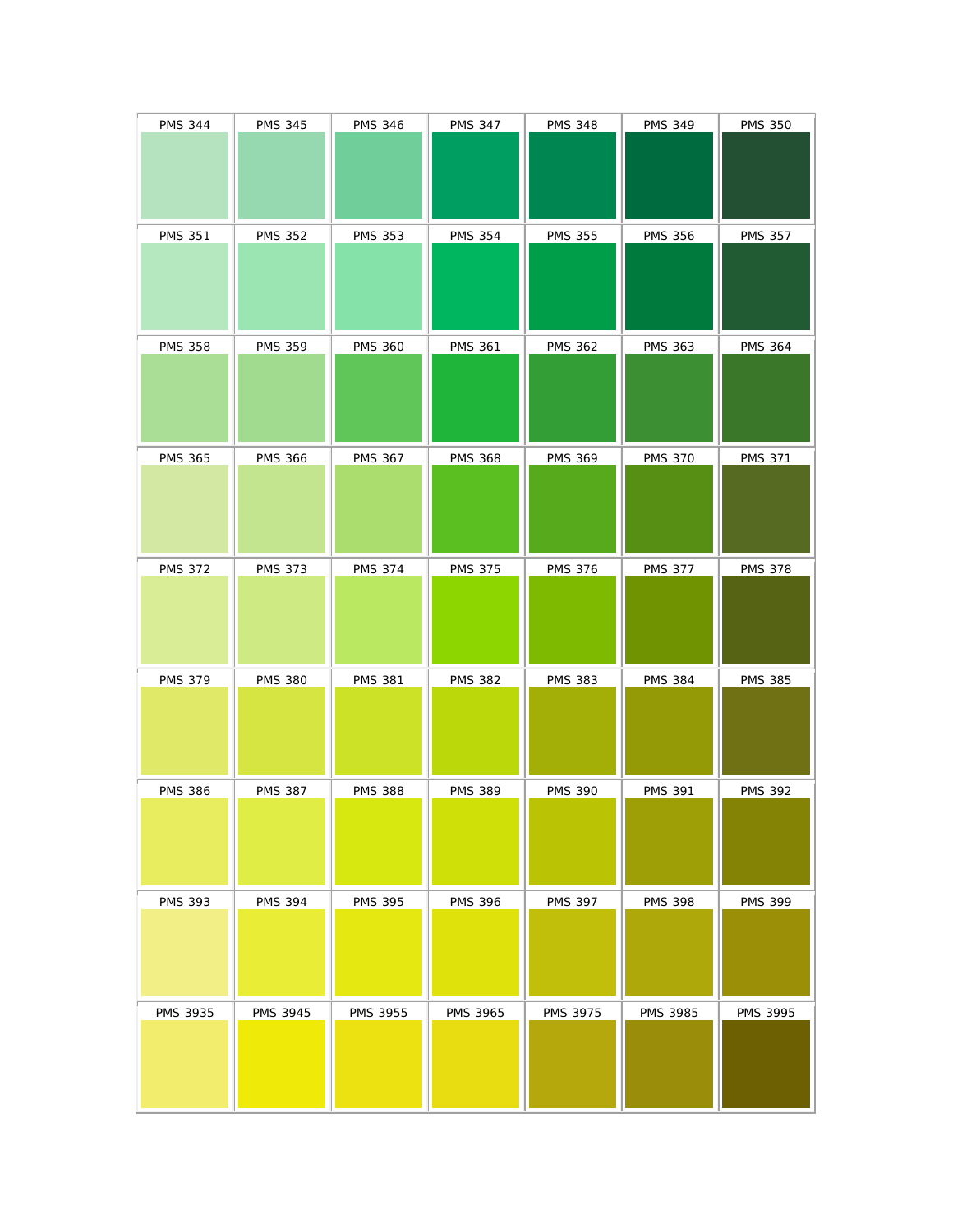| <b>PMS 400</b> | <b>PMS 401</b> | <b>PMS 402</b> | <b>PMS 403</b> | <b>PMS 404</b> | <b>PMS 405</b> | Black          |
|----------------|----------------|----------------|----------------|----------------|----------------|----------------|
| <b>PMS 406</b> | <b>PMS 407</b> | <b>PMS 408</b> | <b>PMS 409</b> | <b>PMS 410</b> | <b>PMS 411</b> | <b>PMS 412</b> |
| <b>PMS 413</b> | <b>PMS 414</b> | <b>PMS 415</b> | <b>PMS 416</b> | <b>PMS 417</b> | <b>PMS 418</b> | <b>PMS 419</b> |
| <b>PMS 420</b> | <b>PMS 421</b> | <b>PMS 422</b> | <b>PMS 423</b> | <b>PMS 424</b> | <b>PMS 425</b> | <b>PMS 426</b> |
| <b>PMS 427</b> | <b>PMS 428</b> | <b>PMS 429</b> | <b>PMS 430</b> | <b>PMS 431</b> | <b>PMS 432</b> | <b>PMS 433</b> |
| <b>PMS 434</b> | <b>PMS 435</b> | <b>PMS 436</b> | <b>PMS 437</b> | <b>PMS 438</b> | <b>PMS 439</b> | <b>PMS 440</b> |
| <b>PMS 441</b> | <b>PMS 442</b> | <b>PMS 443</b> | <b>PMS 444</b> | <b>PMS 445</b> | <b>PMS 446</b> | <b>PMS 447</b> |
| Warm Gray 1    | Warm Gray 2    | Warm Gray 3    | Warm Gray 4    | Warm Gray 5    | Warm Gray 6    | Warm Gray 7    |
| Warm Gray 8    | Warm Gray 9    | Warm Gray 10   | Warm Gray 11   | Cool Gray 1    | Cool Gray 2    | Cool Gray 3    |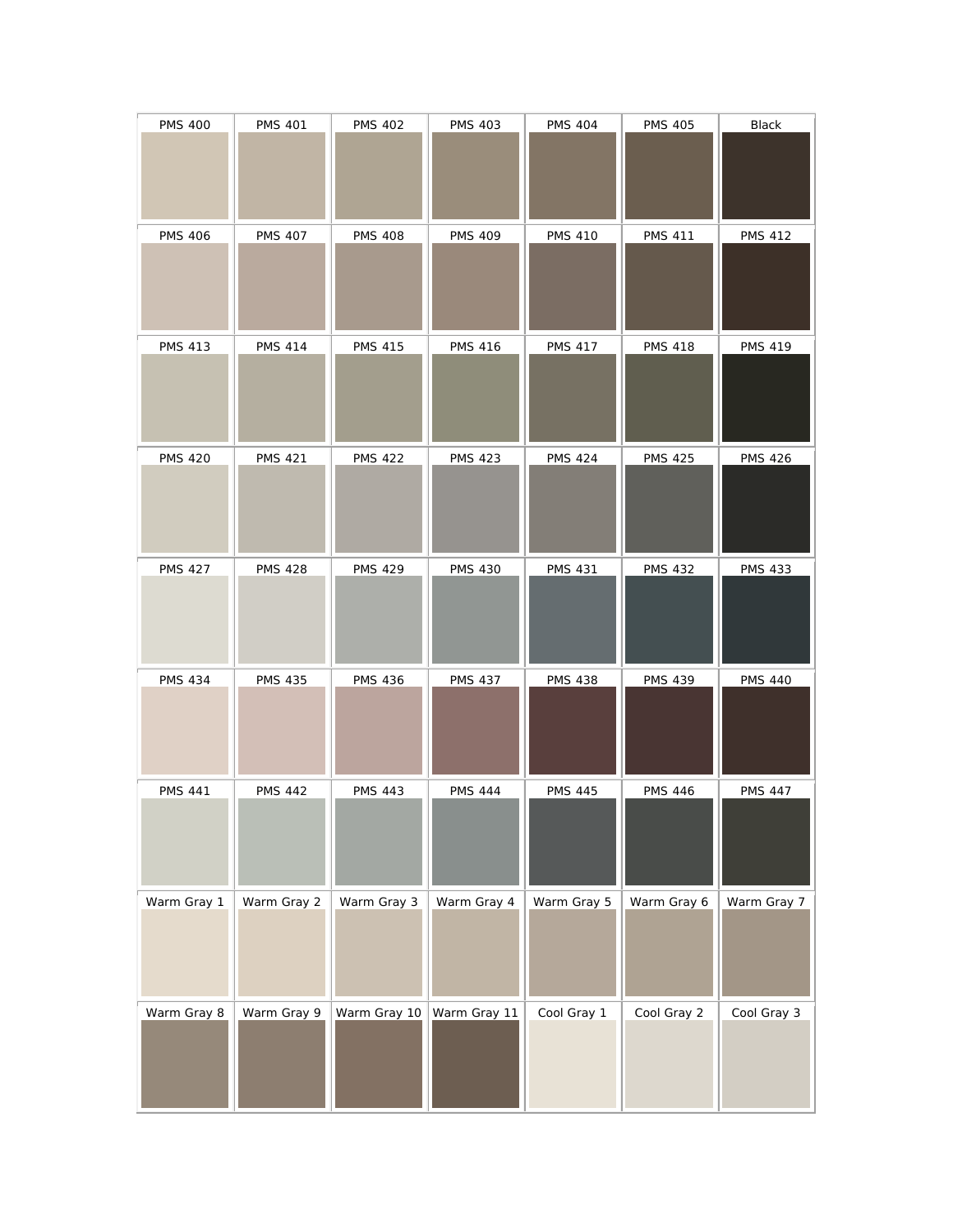| Cool Gray 4     | Cool Gray 5     | Cool Gray 6     | Cool Gray 7     | Cool Gray 8     | Cool Gray 9     | Cool Gray 10    |
|-----------------|-----------------|-----------------|-----------------|-----------------|-----------------|-----------------|
| Cool Gray 11    | <b>PMS 448</b>  | <b>PMS 449</b>  | <b>PMS 450</b>  | <b>PMS 451</b>  | <b>PMS 452</b>  | <b>PMS 453</b>  |
| <b>PMS 454</b>  | <b>PMS 4485</b> | <b>PMS 4495</b> | <b>PMS 4505</b> | <b>PMS 4515</b> | <b>PMS 4525</b> | <b>PMS 4535</b> |
| <b>PMS 4545</b> | <b>PMS 455</b>  | <b>PMS 456</b>  | <b>PMS 457</b>  | <b>PMS 458</b>  | <b>PMS 459</b>  | <b>PMS 460</b>  |
| <b>PMS 461</b>  | <b>PMS 462</b>  | <b>PMS 463</b>  | <b>PMS 464</b>  | <b>PMS 465</b>  | <b>PMS 466</b>  | <b>PMS 467</b>  |
| <b>PMS 468</b>  | <b>PMS 4625</b> | <b>PMS 4635</b> | <b>PMS 4645</b> | <b>PMS 4655</b> | <b>PMS 4665</b> | <b>PMS 4675</b> |
| <b>PMS 4685</b> | <b>PMS 469</b>  | <b>PMS 4695</b> | <b>PMS 4705</b> | PMS 4715        | <b>PMS 4725</b> | PMS 4735        |
| <b>PMS 4745</b> | PMS 4755        | <b>PMS 476</b>  | <b>PMS 477</b>  | <b>PMS 478</b>  | <b>PMS 479</b>  | <b>PMS 480</b>  |
| <b>PMS 481</b>  | <b>PMS 482</b>  | <b>PMS 483</b>  | <b>PMS 484</b>  | <b>PMS 485</b>  | <b>PMS 486</b>  | <b>PMS 487</b>  |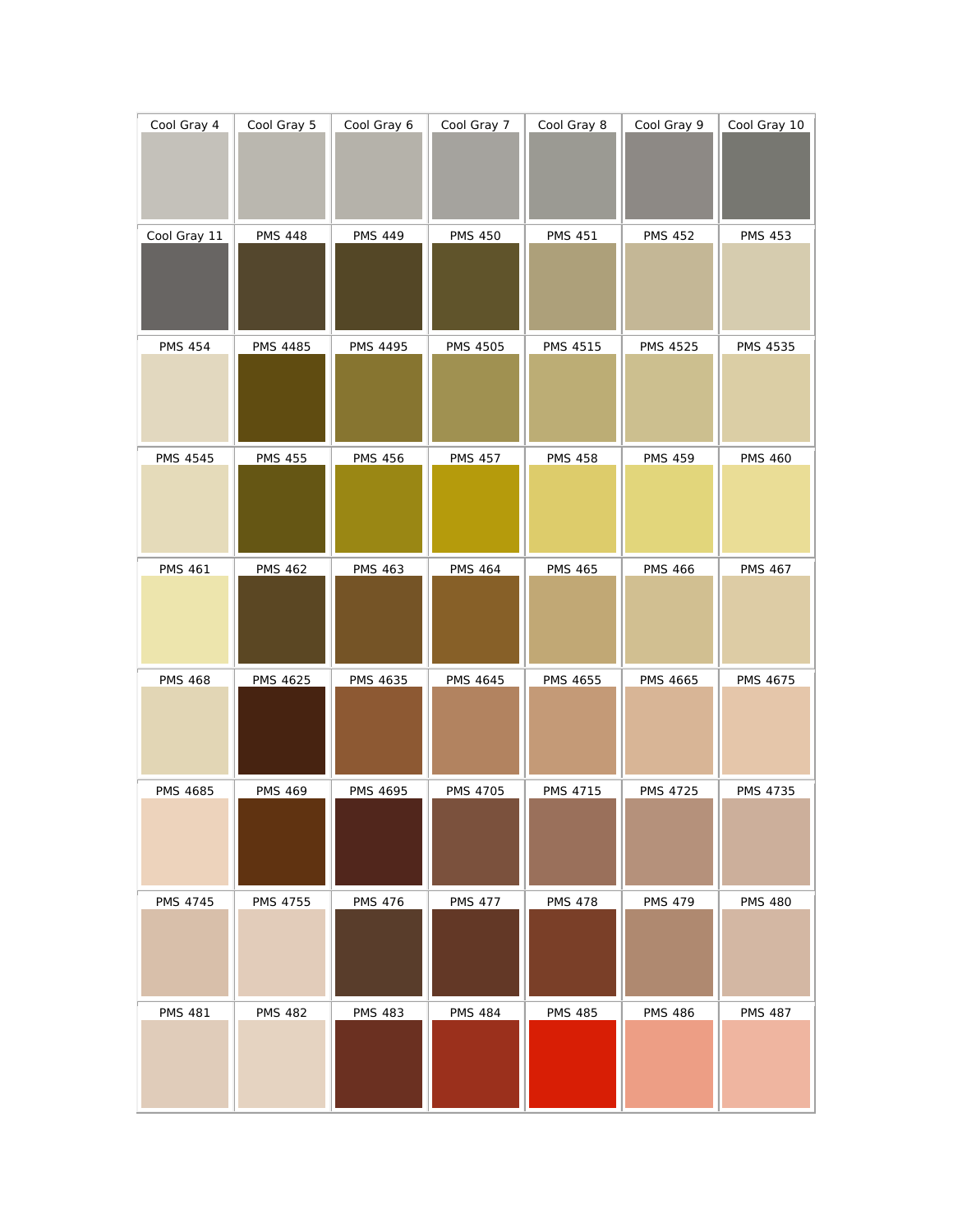| <b>PMS 488</b>  | <b>PMS 489</b>  | <b>PMS 490</b>  | <b>PMS 491</b>  | <b>PMS 492</b>  | <b>PMS 493</b>  | <b>PMS 494</b>  |
|-----------------|-----------------|-----------------|-----------------|-----------------|-----------------|-----------------|
| <b>PMS 495</b>  | <b>PMS 496</b>  | <b>PMS 497</b>  | <b>PMS 498</b>  | <b>PMS 499</b>  | <b>PMS 500</b>  | <b>PMS 501</b>  |
| <b>PMS 502</b>  | <b>PMS 503</b>  | <b>PMS 4975</b> | <b>PMS 4985</b> | <b>PMS 4995</b> | <b>PMS 5005</b> | <b>PMS 5015</b> |
| <b>PMS 5025</b> | PMS 5035        | <b>PMS 504</b>  | <b>PMS 505</b>  | <b>PMS 506</b>  | <b>PMS 507</b>  | <b>PMS 508</b>  |
| <b>PMS 509</b>  | <b>PMS 510</b>  | <b>PMS 511</b>  | <b>PMS 512</b>  | <b>PMS 513</b>  | <b>PMS 514</b>  | <b>PMS 515</b>  |
| <b>PMS 516</b>  | <b>PMS 517</b>  | <b>PMS 5115</b> | <b>PMS 5125</b> | <b>PMS 5135</b> | <b>PMS 5145</b> | PMS 5155        |
| PMS 5165        | PMS 5175        | <b>PMS 518</b>  | <b>PMS 519</b>  | <b>PMS 520</b>  | <b>PMS 521</b>  | <b>PMS 522</b>  |
| <b>PMS 523</b>  | <b>PMS 524</b>  | PMS 5185        | PMS 5195        | <b>PMS 5205</b> | PMS 5215        | <b>PMS 5225</b> |
| PMS 5235        | <b>PMS 5245</b> | <b>PMS 525</b>  | <b>PMS 526</b>  | <b>PMS 527</b>  | <b>PMS 528</b>  | <b>PMS 529</b>  |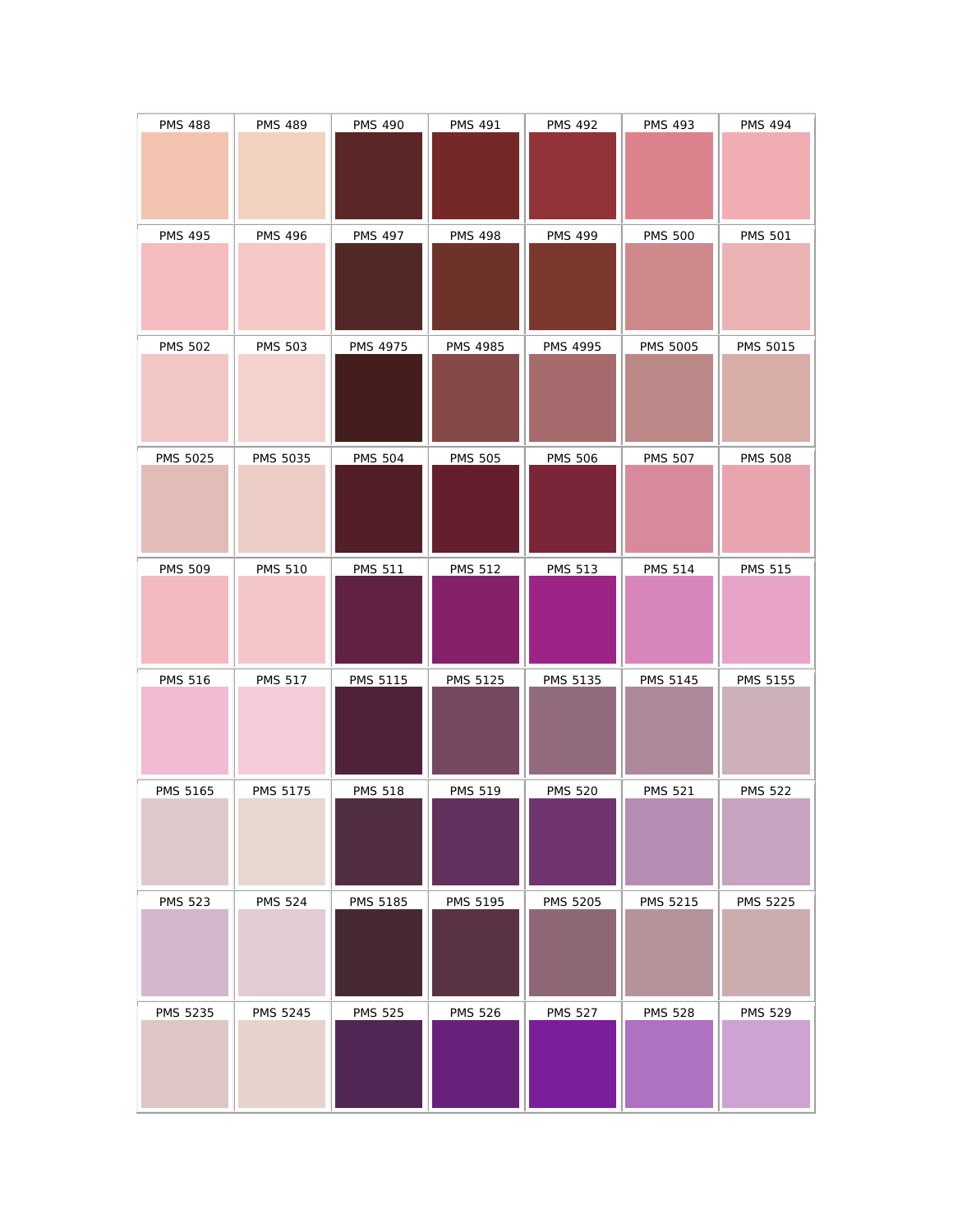| <b>PMS 530</b>  | <b>PMS 531</b>  | <b>PMS 5255</b> | PMS 5265        | PMS 5275        | PMS 5285        | PMS 5295        |
|-----------------|-----------------|-----------------|-----------------|-----------------|-----------------|-----------------|
| PMS 5305        | PMS 5315        | <b>PMS 532</b>  | <b>PMS 533</b>  | <b>PMS 534</b>  | <b>PMS 535</b>  | <b>PMS 536</b>  |
| <b>PMS 537</b>  | <b>PMS 538</b>  | <b>PMS 539</b>  | <b>PMS 540</b>  | <b>PMS 541</b>  | <b>PMS 542</b>  | <b>PMS 543</b>  |
| <b>PMS 544</b>  | <b>PMS 545</b>  | <b>PMS 5395</b> | <b>PMS 5405</b> | <b>PMS 5415</b> | <b>PMS 5425</b> | <b>PMS 5435</b> |
| <b>PMS 5445</b> | <b>PMS 5455</b> | <b>PMS 546</b>  | <b>PMS 547</b>  | <b>PMS 548</b>  | <b>PMS 549</b>  | <b>PMS 550</b>  |
| <b>PMS 551</b>  | <b>PMS 552</b>  | <b>PMS 5463</b> | <b>PMS 5473</b> | <b>PMS 5483</b> | <b>PMS 5493</b> | <b>PMS 5503</b> |
| PMS 5513        | PMS 5523        | <b>PMS 5467</b> | <b>PMS 5477</b> | <b>PMS 5487</b> | <b>PMS 5497</b> | <b>PMS 5507</b> |
| PMS 5517        | <b>PMS 5527</b> | <b>PMS 553</b>  | <b>PMS 554</b>  | <b>PMS 555</b>  | <b>PMS 556</b>  | <b>PMS 557</b>  |
| <b>PMS 558</b>  | <b>PMS 559</b>  | PMS 5535        | <b>PMS 5545</b> | PMS 5555        | <b>PMS 5565</b> | <b>PMS 5575</b> |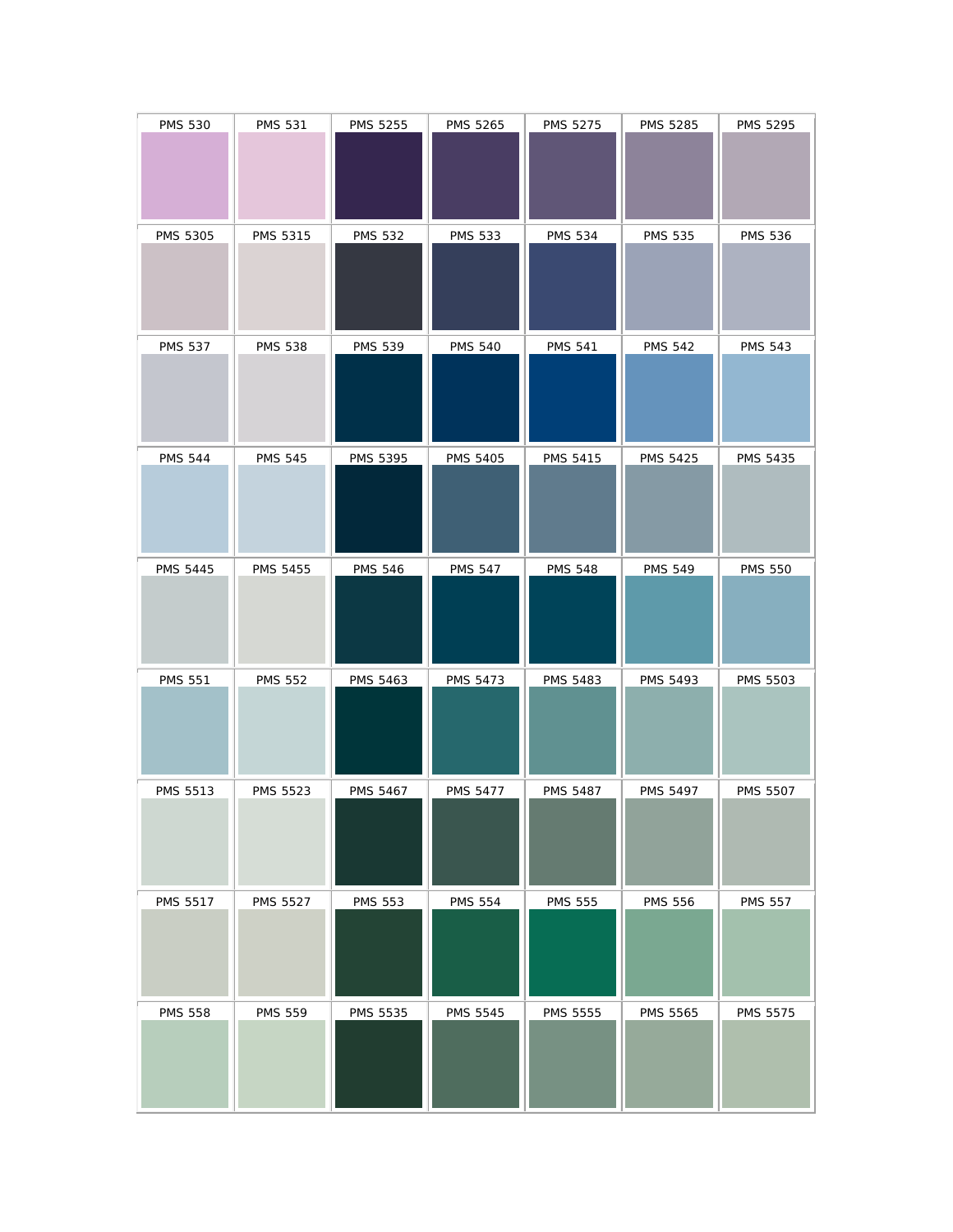| <b>PMS 5585</b> | PMS 5595        | <b>PMS 560</b>  | <b>PMS 561</b>  | <b>PMS 562</b>  | <b>PMS 563</b>  | <b>PMS 564</b>  |
|-----------------|-----------------|-----------------|-----------------|-----------------|-----------------|-----------------|
| <b>PMS 565</b>  | <b>PMS 566</b>  | <b>PMS 5605</b> | <b>PMS 5615</b> | PMS 5625        | PMS 5635        | PMS 5645        |
| PMS 5655        | <b>PMS 568</b>  | <b>PMS 569</b>  | <b>PMS 570</b>  | <b>PMS 571</b>  | <b>PMS 572</b>  | <b>PMS 573</b>  |
| <b>PMS 574</b>  | <b>PMS 575</b>  | <b>PMS 576</b>  | <b>PMS 577</b>  | <b>PMS 578</b>  | <b>PMS 579</b>  | <b>PMS 580</b>  |
| <b>PMS 5743</b> | PMS 5753        | PMS 5763        | PMS 5773        | <b>PMS 5783</b> | <b>PMS 5793</b> | <b>PMS 803</b>  |
| PMS 5747        | <b>PMS 5757</b> | <b>PMS 5767</b> | <b>PMS 5777</b> | <b>PMS 5787</b> | <b>PMS 5797</b> | <b>PMS 5807</b> |
| <b>PMS 581</b>  | <b>PMS 582</b>  | <b>PMS 583</b>  | <b>PMS 584</b>  | <b>PMS 585</b>  | <b>PMS 586</b>  | <b>PMS 587</b>  |
| <b>PMS 5815</b> | <b>PMS 5825</b> | PMS 5835        | <b>PMS 5845</b> | PMS 5855        | PMS 5865        | <b>PMS 5875</b> |
| <b>PMS 600</b>  | <b>PMS 601</b>  | <b>PMS 602</b>  | <b>PMS 603</b>  | <b>PMS 604</b>  | <b>PMS 605</b>  | <b>PMS 606</b>  |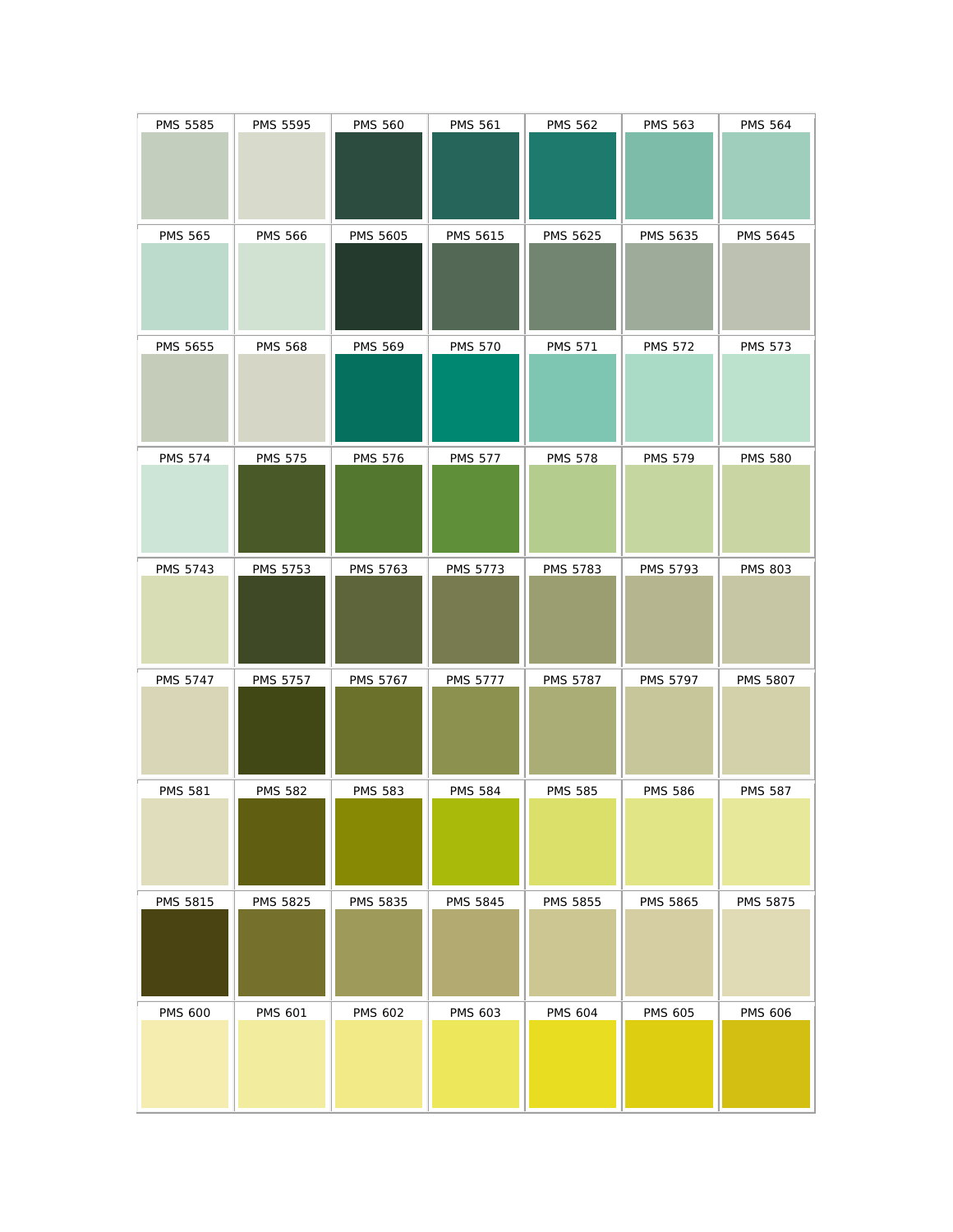| <b>PMS 607</b> | <b>PMS 608</b> | <b>PMS 609</b> | <b>PMS 610</b> | <b>PMS 611</b> | <b>PMS 612</b> | <b>PMS 613</b> |
|----------------|----------------|----------------|----------------|----------------|----------------|----------------|
| <b>PMS 614</b> | <b>PMS 615</b> | <b>PMS 616</b> | <b>PMS 617</b> | <b>PMS 618</b> | PMS 619        | <b>PMS 620</b> |
| <b>PMS 621</b> | <b>PMS 622</b> | <b>PMS 623</b> | <b>PMS 624</b> | <b>PMS 625</b> | <b>PMS 626</b> | <b>PMS 627</b> |
| <b>PMS 628</b> | <b>PMS 629</b> | <b>PMS 630</b> | <b>PMS 631</b> | <b>PMS 632</b> | <b>PMS 633</b> | <b>PMS 634</b> |
| <b>PMS 635</b> | <b>PMS 636</b> | <b>PMS 637</b> | <b>PMS 638</b> | PMS 639        | <b>PMS 640</b> | <b>PMS 641</b> |
| <b>PMS 642</b> | <b>PMS 643</b> | <b>PMS 644</b> | <b>PMS 645</b> | <b>PMS 646</b> | <b>PMS 647</b> | <b>PMS 648</b> |
| <b>PMS 649</b> | <b>PMS 650</b> | <b>PMS 651</b> | <b>PMS 652</b> | <b>PMS 653</b> | <b>PMS 654</b> | <b>PMS 655</b> |
| <b>PMS 656</b> | PMS 657        | <b>PMS 658</b> | <b>PMS 659</b> | <b>PMS 660</b> | <b>PMS 661</b> | <b>PMS 662</b> |
| <b>PMS 663</b> | <b>PMS 664</b> | <b>PMS 665</b> | <b>PMS 666</b> | <b>PMS 667</b> | <b>PMS 668</b> | PMS 669        |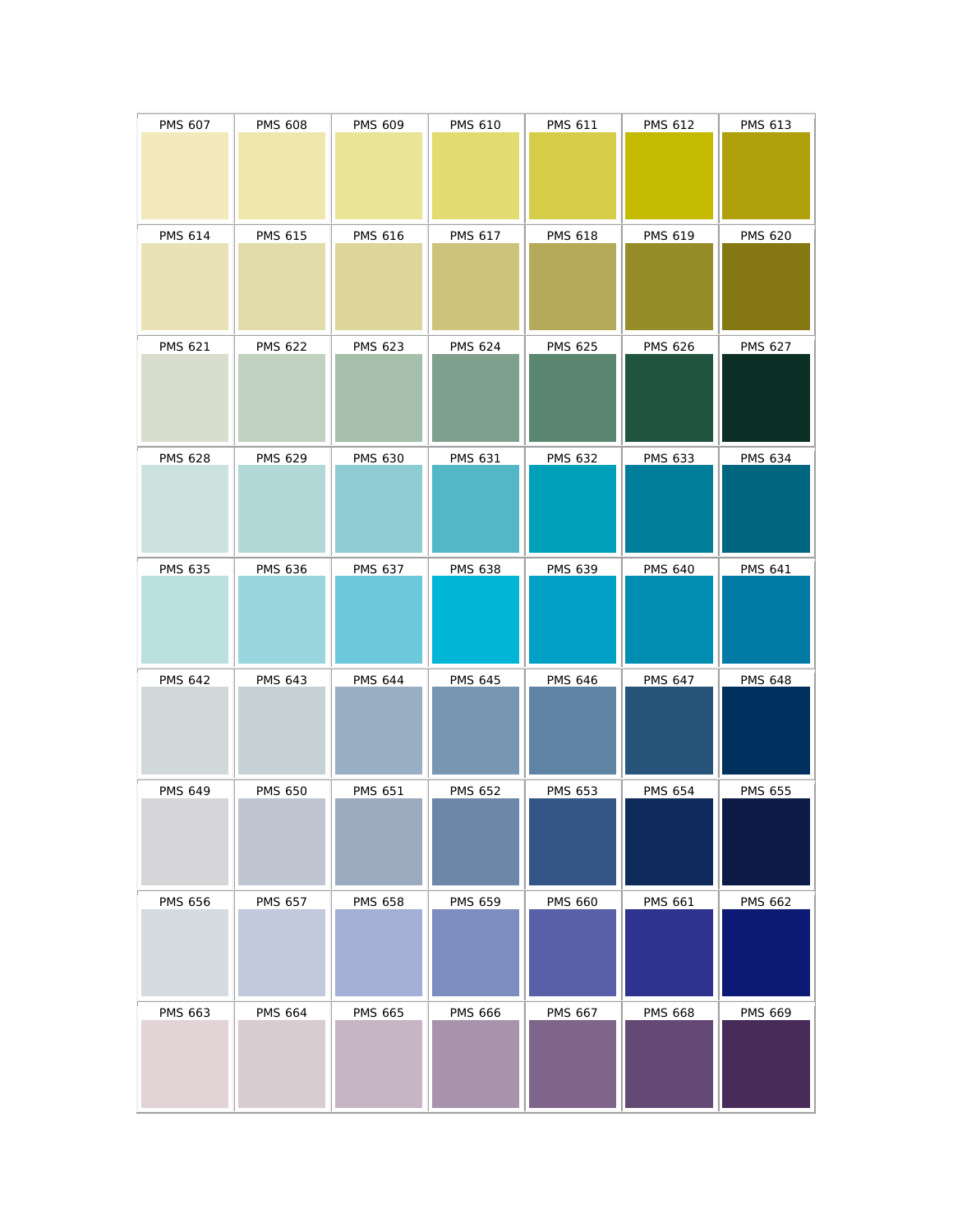| <b>PMS 670</b> | <b>PMS 671</b> | <b>PMS 672</b> | <b>PMS 673</b> | <b>PMS 674</b> | <b>PMS 675</b> | <b>PMS 676</b> |
|----------------|----------------|----------------|----------------|----------------|----------------|----------------|
| <b>PMS 677</b> | <b>PMS 678</b> | <b>PMS 679</b> | <b>PMS 680</b> | <b>PMS 681</b> | <b>PMS 682</b> | PMS 683        |
| <b>PMS 684</b> | <b>PMS 685</b> | <b>PMS 686</b> | <b>PMS 687</b> | <b>PMS 688</b> | <b>PMS 689</b> | <b>PMS 690</b> |
| <b>PMS 691</b> | <b>PMS 692</b> | <b>PMS 693</b> | <b>PMS 694</b> | <b>PMS 695</b> | <b>PMS 696</b> | <b>PMS 697</b> |
| <b>PMS 698</b> | <b>PMS 699</b> | <b>PMS 700</b> | <b>PMS 701</b> | <b>PMS 702</b> | <b>PMS 703</b> | <b>PMS 704</b> |
| <b>PMS 705</b> | <b>PMS 706</b> | <b>PMS 707</b> | <b>PMS 708</b> | <b>PMS 709</b> | <b>PMS 710</b> | <b>PMS 711</b> |
| <b>PMS 712</b> | <b>PMS 713</b> | <b>PMS 714</b> | <b>PMS 715</b> | <b>PMS 716</b> | <b>PMS 717</b> | <b>PMS 718</b> |
| <b>PMS 719</b> | <b>PMS 720</b> | <b>PMS 721</b> | <b>PMS 722</b> | <b>PMS 723</b> | <b>PMS 724</b> | <b>PMS 725</b> |
| <b>PMS 726</b> | <b>PMS 727</b> | <b>PMS 728</b> | <b>PMS 729</b> | <b>PMS 730</b> | <b>PMS 731</b> | <b>PMS 732</b> |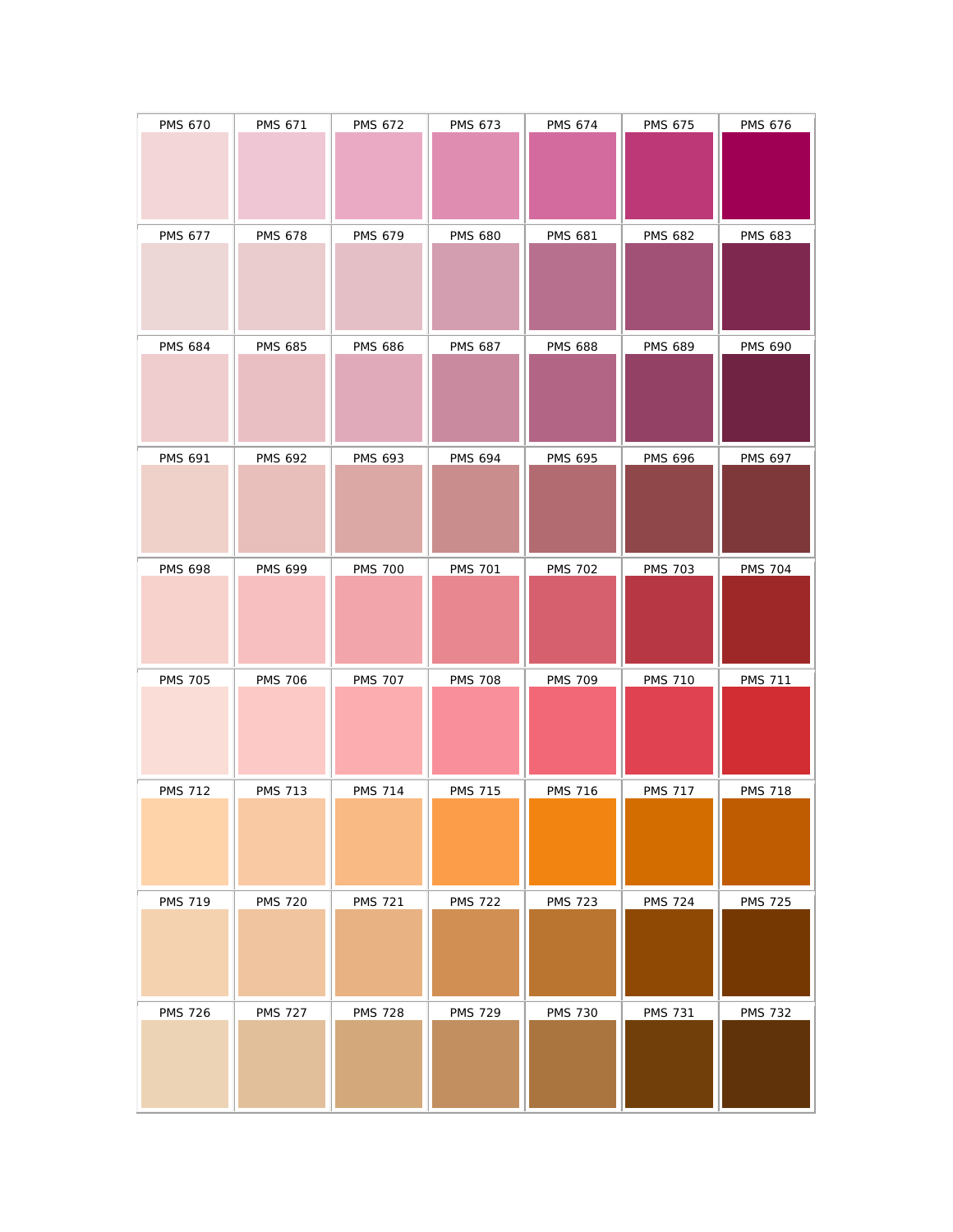| Yellow 2X      | PMS 116 2X         | PMS 130 2X     | <b>PMS 165 2X</b> | Warm Red 2X       | <b>PMS 1788 2X</b> | PMS 1852 2X    |
|----------------|--------------------|----------------|-------------------|-------------------|--------------------|----------------|
|                |                    |                |                   |                   |                    |                |
|                |                    |                |                   |                   |                    |                |
| PMS 485 2X     | Rubine Red 2X      | Rhodamine      | PMS 239 2X        | Purple 2X         | PMS 2592 2X        | Violet 2X      |
|                |                    | Red 2X         |                   |                   |                    |                |
|                |                    |                |                   |                   |                    |                |
|                |                    |                |                   |                   |                    |                |
| Reflex Blue 2X | Process Blue<br>2X | PMS 299 2X     | PMS 306 2X        | PMS 320 2X        | <b>PMS 327 2X</b>  | Green 2X       |
|                |                    |                |                   |                   |                    |                |
|                |                    |                |                   |                   |                    |                |
| PMS 354 2X     | PMS 368 2X         | PMS 375 2X     | PMS 382 2X        | <b>PMS 471 2X</b> | PMS 464 2X         | PMS 433 2X     |
|                |                    |                |                   |                   |                    |                |
|                |                    |                |                   |                   |                    |                |
|                |                    |                |                   |                   |                    |                |
|                |                    | Black 4        |                   |                   |                    |                |
| Black 2        | Black 3            |                | Black 5           | Black 6           | Black 7            | Black 2 2X     |
|                |                    |                |                   |                   |                    |                |
|                |                    |                |                   |                   |                    |                |
| Black 3 2X     | Black 4 2X         | Black 5 2X     | Black 6 2X        | Black 7 2X        | <b>PMS 801</b>     | <b>PMS 802</b> |
|                |                    |                |                   |                   |                    |                |
|                |                    |                |                   |                   |                    |                |
| <b>PMS 803</b> | <b>PMS 804</b>     | <b>PMS 805</b> | <b>PMS 806</b>    | <b>PMS 807</b>    | PMS 801 2X         | PMS 802 2X     |
|                |                    |                |                   |                   |                    |                |
|                |                    |                |                   |                   |                    |                |
| PMS 803 2X     | PMS 804 2X         | PMS 805 2X     | PMS 806 2X        | PMS 807 2X        | <b>PMS 808</b>     | <b>PMS 809</b> |
|                |                    |                |                   |                   |                    |                |
|                |                    |                |                   |                   |                    |                |